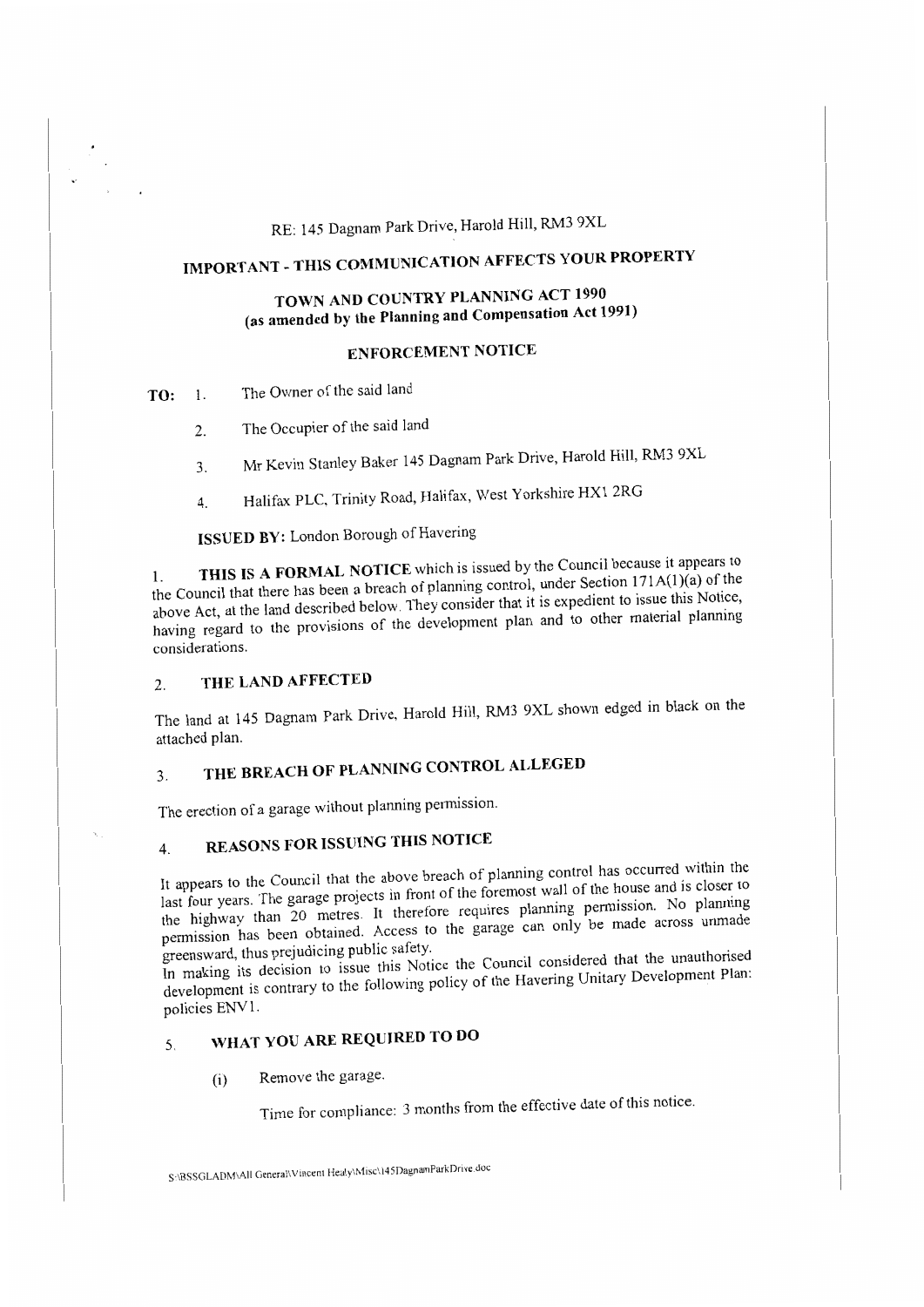(ii) Remove from the land all building materials and rubble arising from compliance with the first requirement above, and restore the land to its condition before the breach occurred by levelling the ground.

Time for compliance: 3 months from the effective date of this notice

### 6. **WHEN THIS NOTICE TAKES EFFECT**

This Notice takes effect on 28<sup>th</sup> April 2005, unless an appeal is made against it beforehand

Dated:  $24<sup>th</sup>$  March 2005

Signed:

T. Healy

Authorised Officer

on behalf of London Borough of Havering Town Hall Main Road Romford RM1 3BD

#### **YOUR RIGHT OF APPEAL**

You can appeal against this Enforcement Notice to the Secretary of State by the 28" April 2005. Further details are given in the attached explanatory note.

### **WHAT HAPPENS IF YOU DO NOT APPEAL**

If you do not appeal against this Enforcement Notice, it will take effect on 28" April 2005 and you must then ensure that the required steps for complying with it, for which you may be held responsible, are taken within the period specified in the Notice.

#### **FAILURE TO COMPLY WITH AN ENFORCEMENT NOTICE WHICH HAS TAKEN EFFECT CAN RESULT IN PROSECUTION AND/OR REMEDIAL ACTION**  *BY* **THE COUNCIL.**

#### **EXPLANATORY NOTES**

#### **STATUTORY PROVISIONS**

A summary of Sections 171A, 171B and 172 to 177 of the Town and Country Planning Act 1990 (as amended) is enclosed with this Notice.

S•IBSSGLADM\AII General\Vincent Healy\Misc\l4SDagnamParkDrive.doc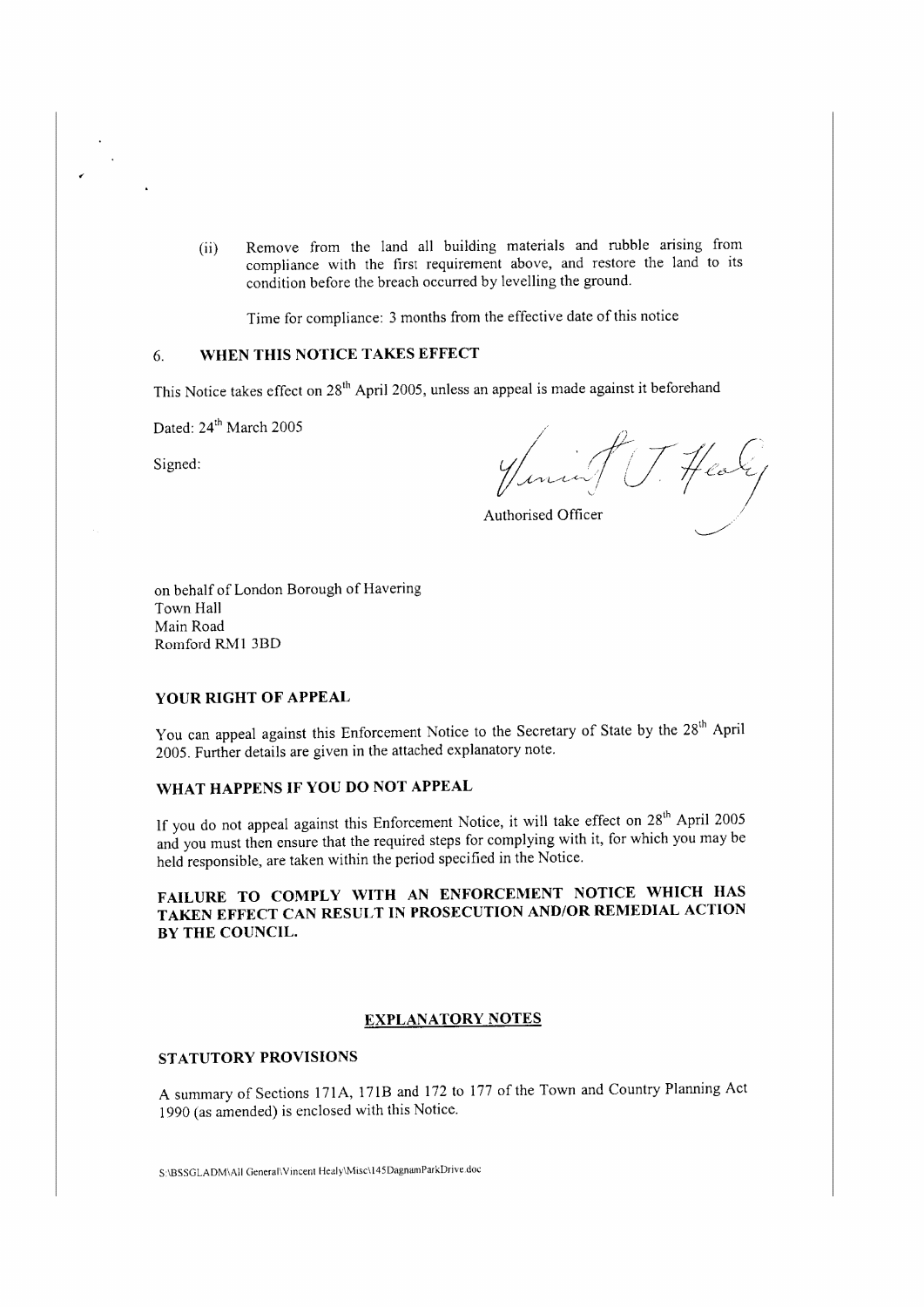#### **YOUR RIGHT OF APPEAL**

You can appeal against this Notice, but any appeal must be in writing and received, or posted (with the postage paid and properly addressed) in time to be received in the ordinary course (with the postage part and property addressed) in this to be received in the creating country "Enforcement Appeals - A guide to Procedure" sets out your rights. Read it carefully. If you appeal you should use the enclosed appeal forms. Two copies are for you to send to the Secretary of State if you decide to appeal. The other is for you to keep as a duplicate for your own records. You should also send the Secretary of State a copy of the Enforcement Notice.

#### **GROUNDS OF APPEAL**

The grounds of appeal are set out in Section 174 of the Town and Country Planning Act 1991 and are also set out on pages 2 - 5 the enclosed appeal forms.

### **PLANNING APPLICATION FEE**

Should you wish to appeal on ground (a) - that planning permission should be granted for the unauthorised development - then a fee of £135 is payable both to the Secretary of State and to the Council. If the fees are not paid then that ground of appeal will not be valid.

#### **STATEMENT ON GROUNDS OF APPEAL**

You must submit to the Secretary of State, either when giving notice of appeal or within 14 days from the date on which the Secretary of State sends him a notice so requiring him, a statement in writing specifying the grounds on which you are appealing against the enforcement notice and stating briefly the facts on which you propose to rely in support of each of those grounds.

### **RECIPIENTS OF THE ENFORCEMENT NOTICE**

The names and addresses of all the persons on whom the Enforcement Notice has been served are:

- 1. The Owner of the said land
- 2. The Occupier of the said land
- 3. Mr Kevin Stanley Baker 145 Dagnam Park Drive, Harold Hill, RM3 9XL
- 4. Halifax PLC, Trinity Road, Halifax, West Yorkshire HXl 2RG